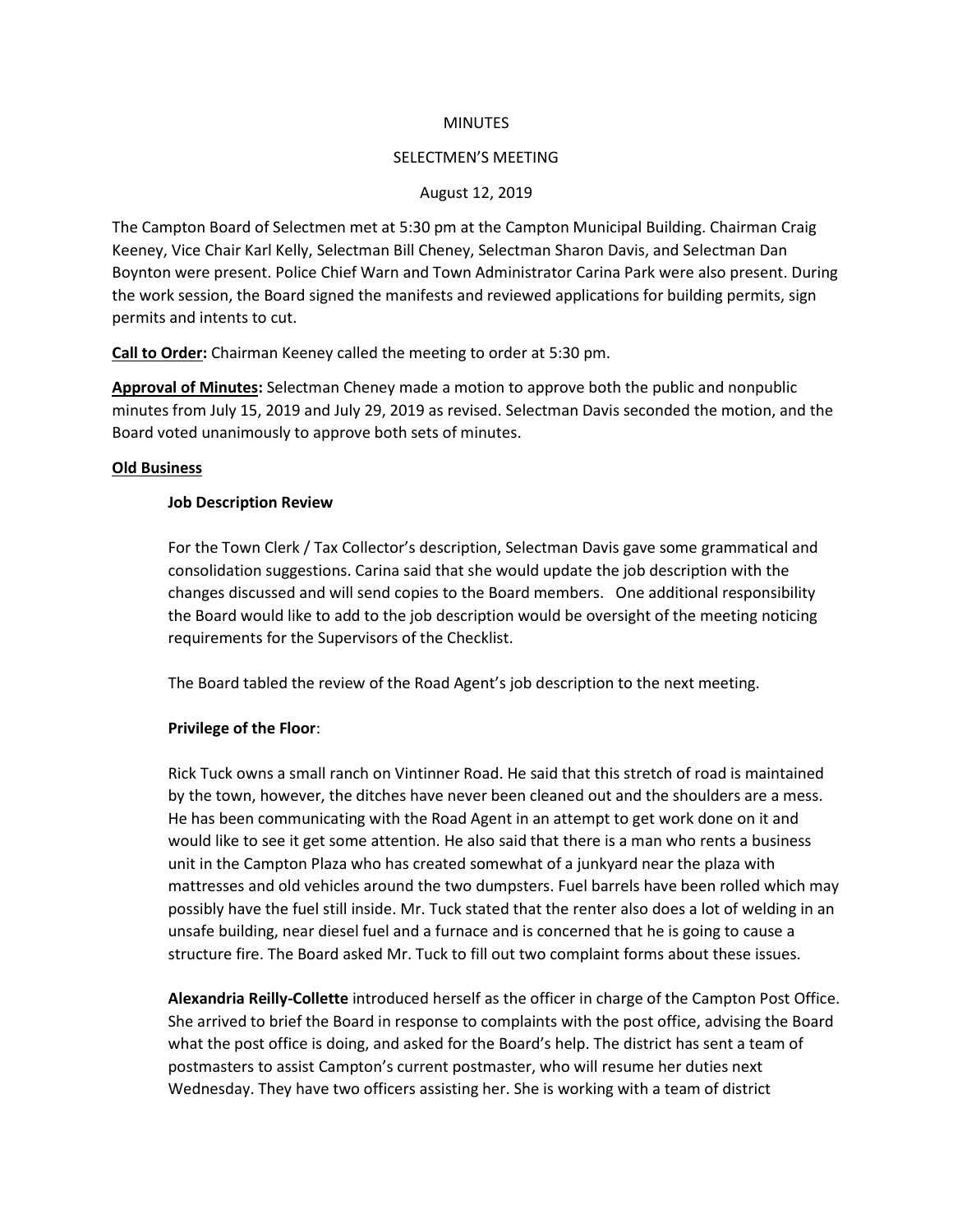operations, district safety, the royal carrier union, and several other organizations from Portland, and they are doing a top to bottom review of all delivery operations. They are looking into where they can safely deliver packages. There will be postmasters going out to visit houses with agreement letters for people. The postal service will not put their carriers in harm's way to deliver packages. Ms. Reilly-Collette advised that the carriers will not get out of their vehicle if there are loose animals in the yard.

There have been discussions with the carriers about items that will not fit into their vehicles. The carriers should be taking second trips back the same if the mail will not all fit. If the item is so big it won't fit in the car at all, the carriers should be notifying people that there is a package at the post office for pickup.

Post office cards will be going out to people explaining the post office's issues with unleashed animals. The post office is also implementing a rule that states no backing up whenever possible.

If there are issues with roads, the Board will be receiving a road repair request form. If a road is impassible, the post office will consider permanently suspending delivery if the post office personnel can't access roads year-round. If that is the case, the customer will be provided with a free post office box at the post office. To get to a mailbox in winter, there needs to be 15 feet in front of the mail box and 15 feet behind it in order to deliver the mail. This is the residents' responsibility. If the road is impassible, that is usually due to steep grade and glare ice. As the carriers use their own vehicles, this choice is at their discretion.

Selectman Boynton asked what the Board should do when the Board receives complaints. Ms. Reilly-Collette responded that complaints should be directed to the USPS website or the call line. That will provide tracking, so when the local office is not helping residents, those two systems generate a paper trail.

Ms. Reilly-Collette reported the teams are also working on internal and space issues in the office. This should take the team several months, so they request patience from the Board and town.

## **Non-Public Session in Accordance with RSA 91-A:3, II (a)**

**In Public Session Selectman Davis made a motion to go into Non-Public Session under RSA 91-A: 3, II (a). Selectman Cheney seconded the motion and with a roll call vote: Chairman Keeney – aye, Vice Chair Kelly – aye, Selectman Boynton – aye, the Board went into Non-Public Session at 6:15 pm. The Board came out of Non-Public session at 7:13 pm.** 

**Non-Public Session in Accordance with RSA 91-A:3, II (a)**

**In Public Session Selectman Davis made a motion to go into Non-Public Session under RSA 91-A: 3, II (a). Selectman Cheney seconded the motion and with a roll call vote: Chairman Keeney – aye, Vice**